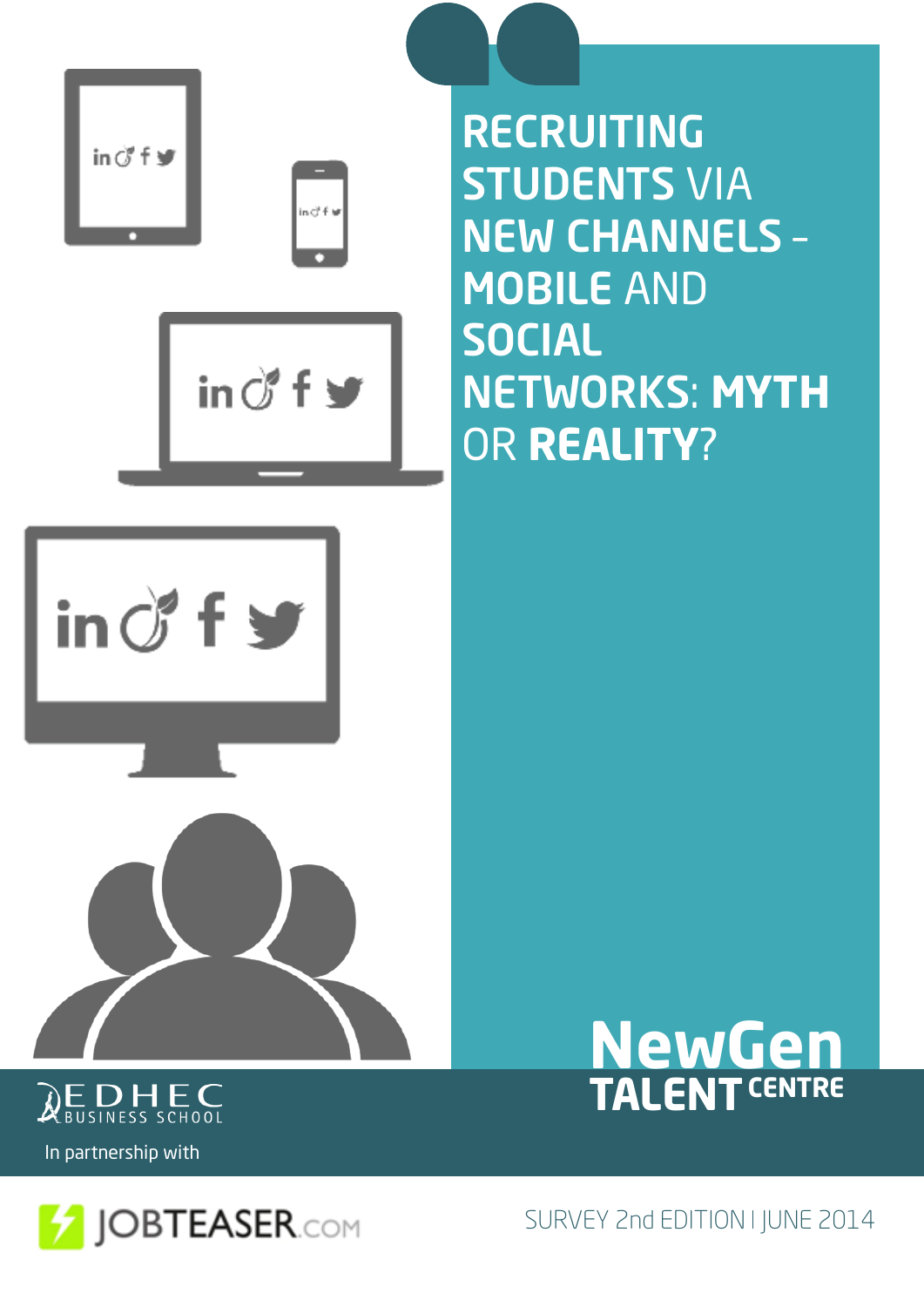

#### **Emmanuel Delamarre**

Emmanuel Delamarre has been involved in the development of all the marketing and communications aspects of the EDHEC NewGen Talent Centre ever since its creation. He has spent over 13 years in higher education, firstly in charge of the EDHEC Alumni association, and he then went on to manage the marketing and communication activities of the EDHEC Careers Centre. A specialist in networks, particularly when it comes to their impact on recruitment, he has frequently spoken at conferences and participated in round tables on the subject. Emmanuel is a graduate from Normandy Business School (EM Normandie).

#### **Adrien Ledoux**

Adrien Ledoux, an ESSEC graduate, is a co-founder of JobTeaser. com and in charge of customer care, business development and communications. Adrien created JobTeaser.com in 2008 with his partner, Nicolas Lombard, after having spent two years in strategy consulting with Bain & Company, some time in finance with BNP Paribas, and he has also worked within marketing at L'Oréal.





#### **Nicolas Lombard**

Nicolas Lombard, a graduate of l'École Polytechnique and Columbia University, is a co-founder of JobTeaser.com. He is responsible for the group's financial management and web development. Nicolas created JobTeaser.com in 2008 with his partner, Adrien Ledoux, after having spent two years in strategy consulting with Bain & Company, and he also spent some time working at the consulting firm, Booz Allen Hamilton. Hamilton.

#### **METHODOLOGY**

Structure of the survey population: 1,000 respondents



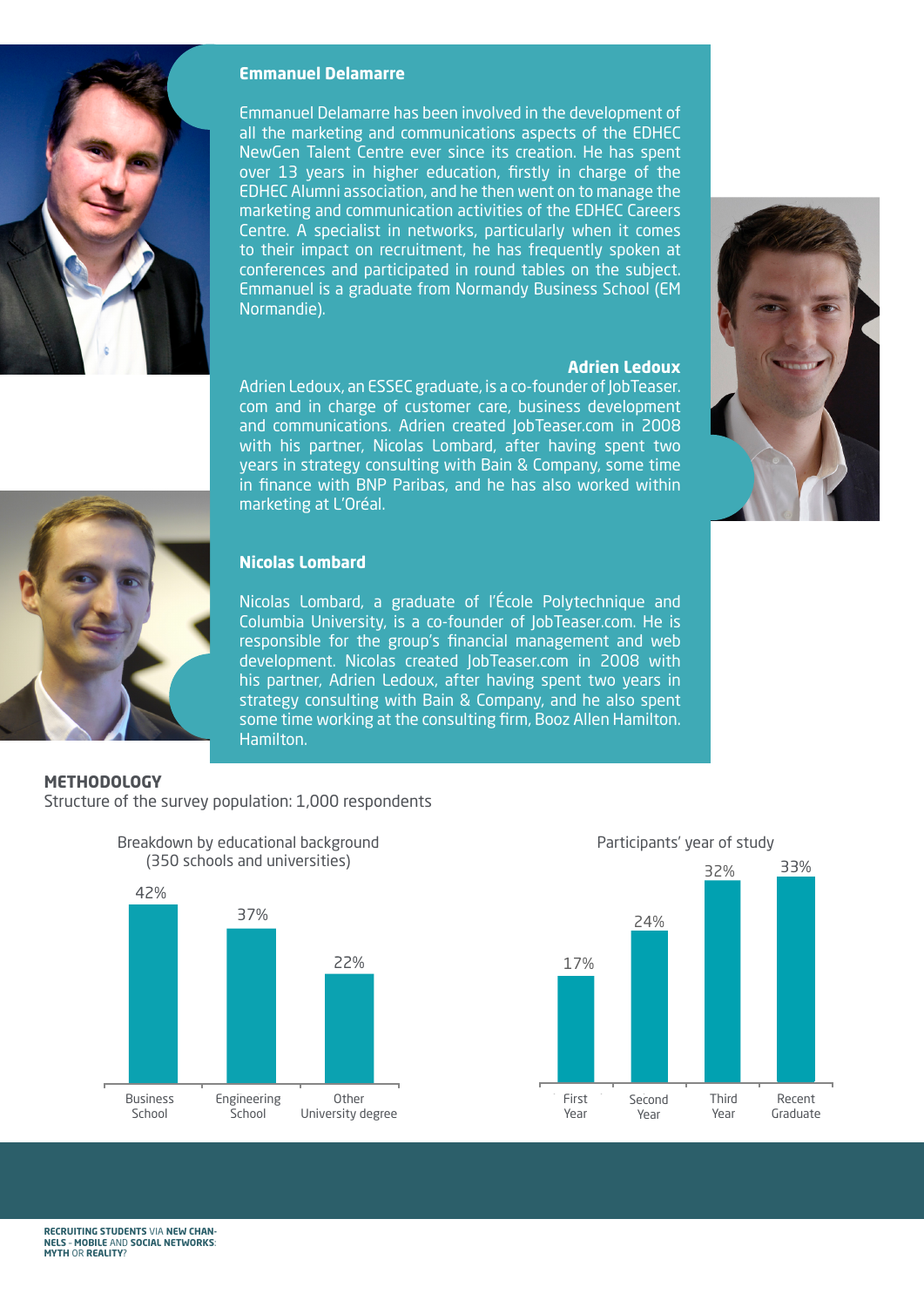## **RECRUITING STUDENTS VIA NEW CHANNELS – MOBILE AND SOCIAL NETWORKS: MYTH OR REALITY?**

In 2013, the EDHEC NewGen Talent Centre and Jobteaser.com launched the first study of students and recent graduates job recruitment via mobile devices and social networks. This study had highlighted an offer - plethoric - out of step with the real uses of the interviewed populations.

What is the position one year on?

We interviewed 1000 people about this particular topic.

The picture that emerges is one of an increase in the use of mobile and 'professional' social networks amongst the tools used to recruit students and recent graduates.

As 90% of students and recent graduates of the Grandes Écoles (top business and engineering schools) and universities own a smartphone, they are able to stay connected at all times and in all places. More than 50% have already consulted job

offers on their mobile device either through apps, e-mail alerts or their browser.

Facebook and Twitter are losing ground as social networks – both in rates of use and in job-related searches. At the same time, LinkedIn and Viadeo are the students' new CV and an essential source of supply (particularly of jobs). They have become the real hunting grounds: almost half of recent graduates interviewed had already been approached by recruiters via these networks

But can these individual tools used by young people (job boards, company recruitment websites, schools career centres, social networks, mobile apps and websites, etc.) still be thought of as independent channels? This is clearly not the case. The usage patterns of young people show how they are able to crossreference information and boost their job applications by optimising their use of all these different channels.

> EDHEC<br>TALENT 23 NEWGEN TALENT EDHEC<br>TALENT 2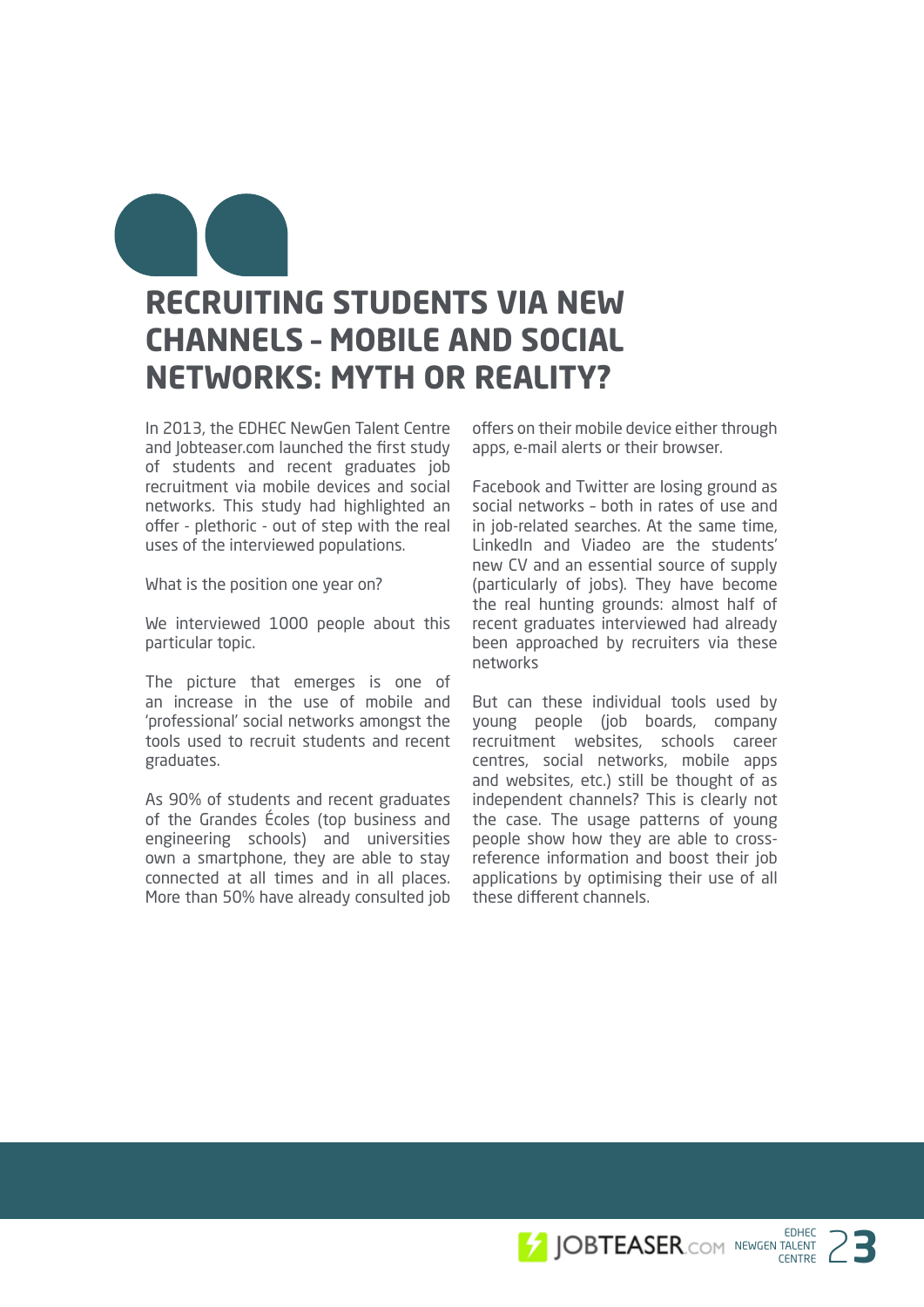# **FACEBOOK** AND **TWITTER** ARE LOSING GROUND

Penetration rates for these social networks have not changed in a year – 96% for Facebook and 40% for Twitter. Students and recent graduates still think of them as belonging to the personal rather than the professional realm. Their use for recruitment has stagnated and they are mostly used for informationseeking purposes.

### A USE **NOT TAKING OFF**





With rates of 24% for Facebook and 10% for Twitter, very few students look at job offers on these platforms, and even fewer submit applications.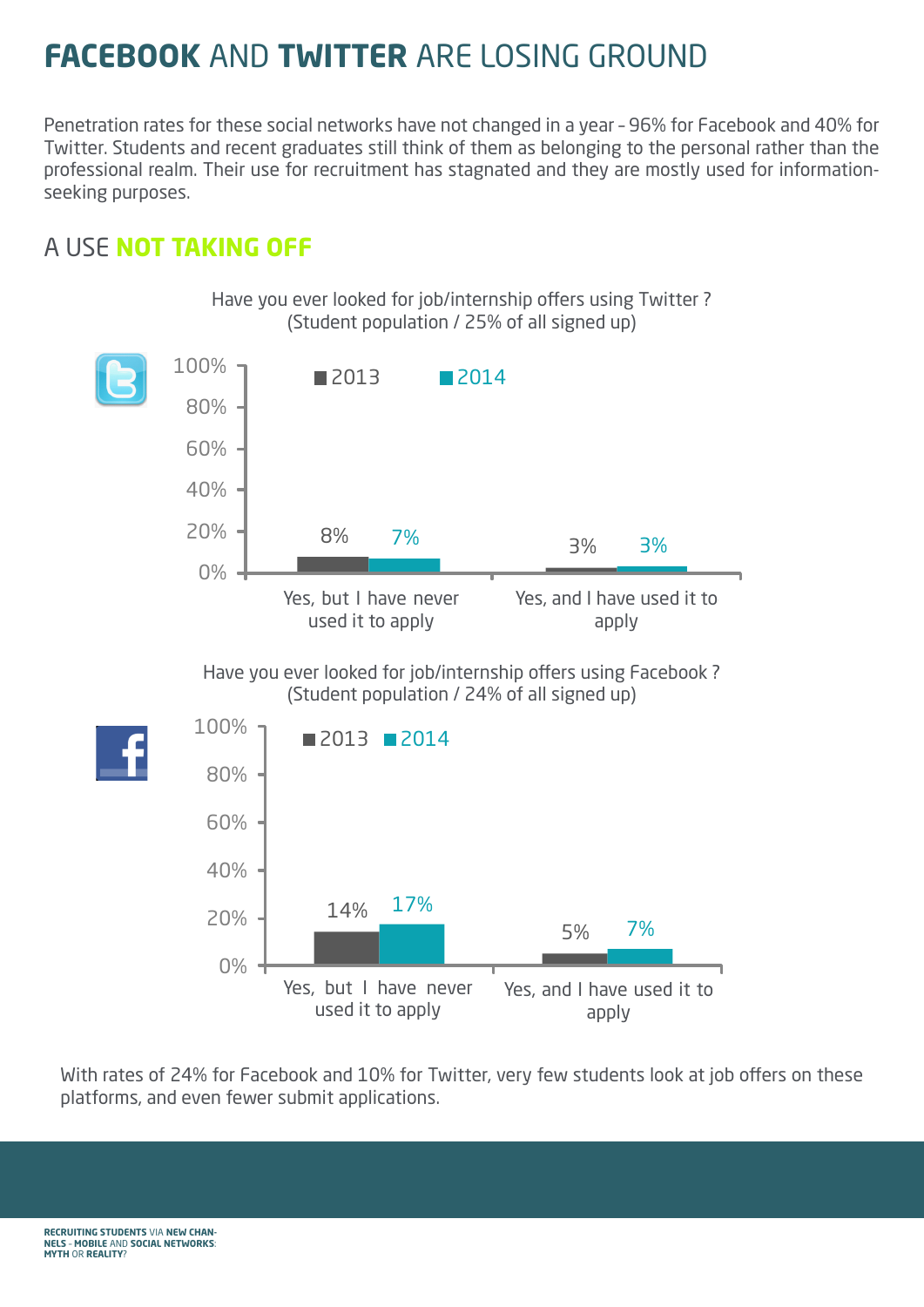### **VARYING LEVELS OF INTEREST** WHEN IT COMES TO FOLLOWING COMPANIES

Do you follow a company on Twitter ?

Only 13% of the Twitter users in our survey population have signed up to follow companies.



The figures for Facebook are different: 45% say that they are fans of at least one company page, but a third of them hide their posts.



Do you like at least one company page on Facebook? (student population)

> EDHEC<br>ENTRE 45 NEWGEN TALENT EDHEC<br>TALENT 4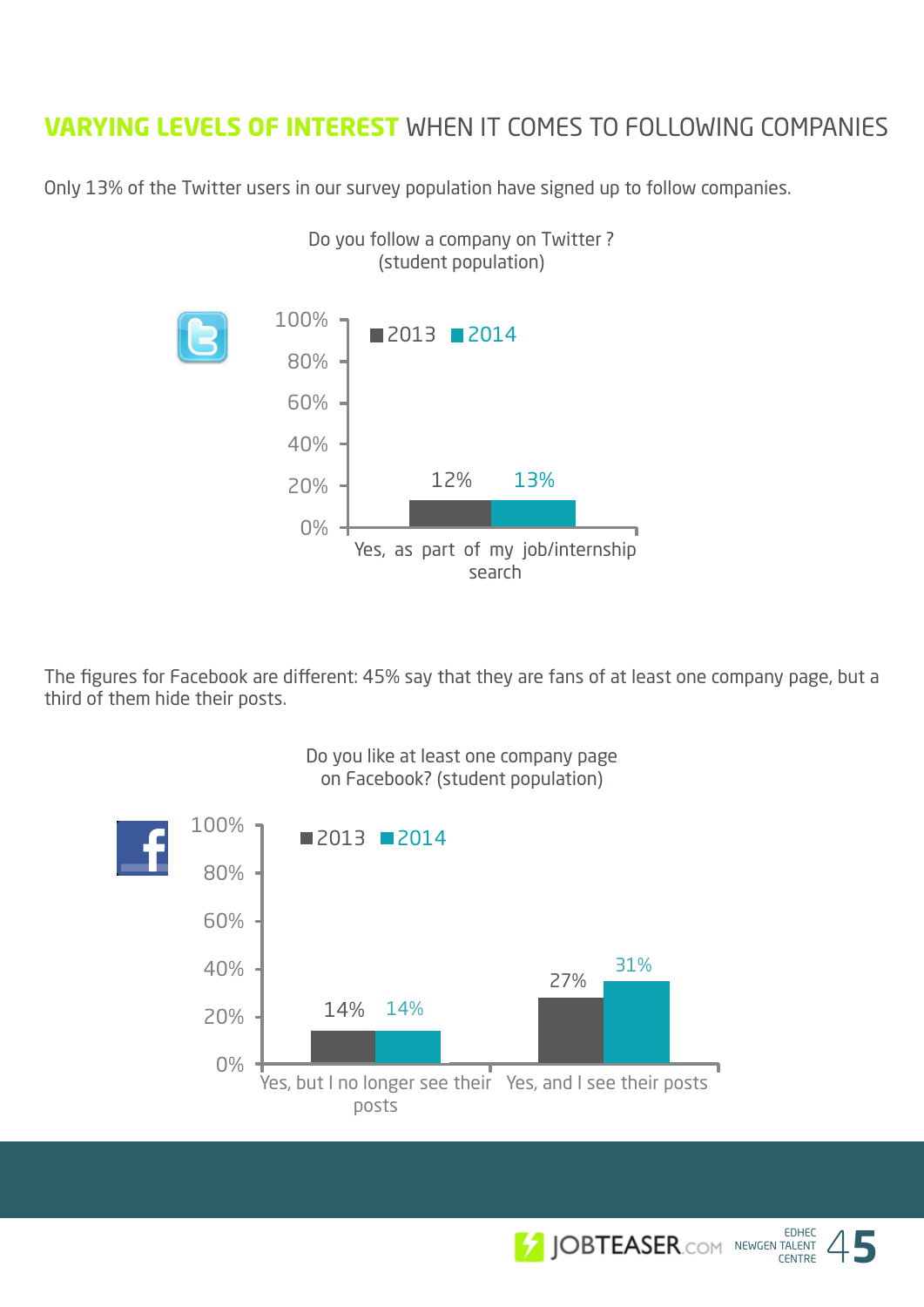## **'PROFESSIONAL NETWORKS' : LINKEDIN AND VIADEO,**  NEW CV AND NEW SOURCE OF SUPPLY?

LinkedIn and Viadeo, by structuring 'recruitment/employer brand' product offerings for companies and setting up School/ University PR campaigns, have become essential tools on the recruitment landscape, particularly for students and recent graduates.

### **MORE AND MORE STUDENTS AND RECENT GRADUATES SIGNED UP**… EARLIER AND EARLIER

On average, **86%** of students and graduates are signed up for at least one LinkedIn or Viadeo account. This figure was only 53% three years ago. The figure now stands at **98%** for recent business school graduates.



Average number of students registered by educational background

### DOES **LOW ENGAGEMENT** MEAN THAT THESE **PROFESSIONAL SOCIAL NETWORKS SERVE MERELY AS CVS** ?

Once they have set up their profile, students and recent graduates regularly log on to these platforms, but less than half of them read their newsfeed, and very few share content.



#### Are you active on these networks?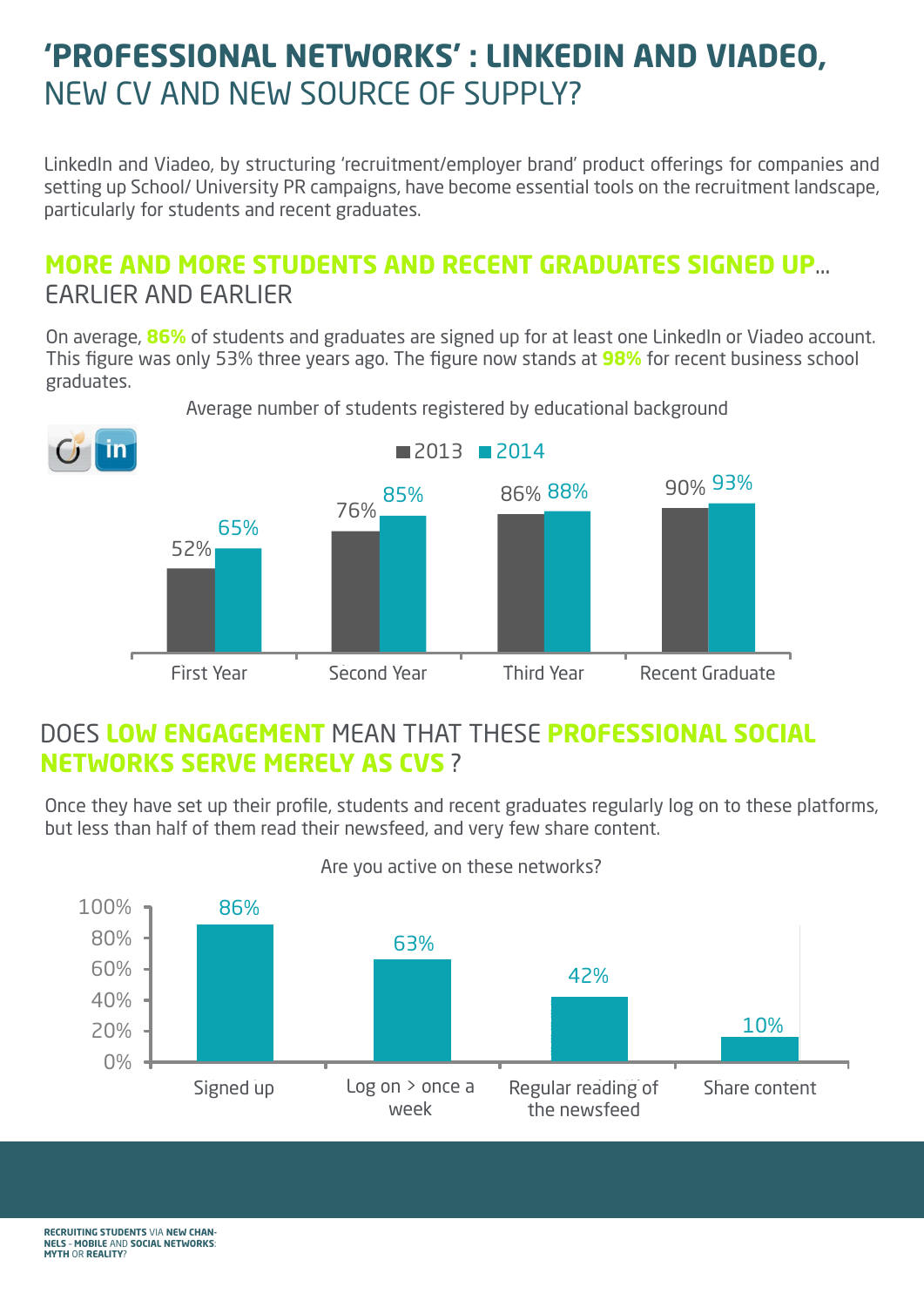#### **ARE THE PROFESSIONAL SOCIAL NETWORKS ON TRACK TO BECOME THE NEW JOB BOARDS ?**

Have you ever looked for job/internship offers using these networks? (Student population)



### **VERITABLE HUNTING GROUND FOR RECRUITERS** LOOKING FOR STUDENTS NEARING GRADUATION AND RECENT GRADUATES

Average number of students headhunted via social networks by year of study (Student population)



EDHEC<br>TALENT 67

EDHEC<br>TALENT 6

NEWGEN TALENT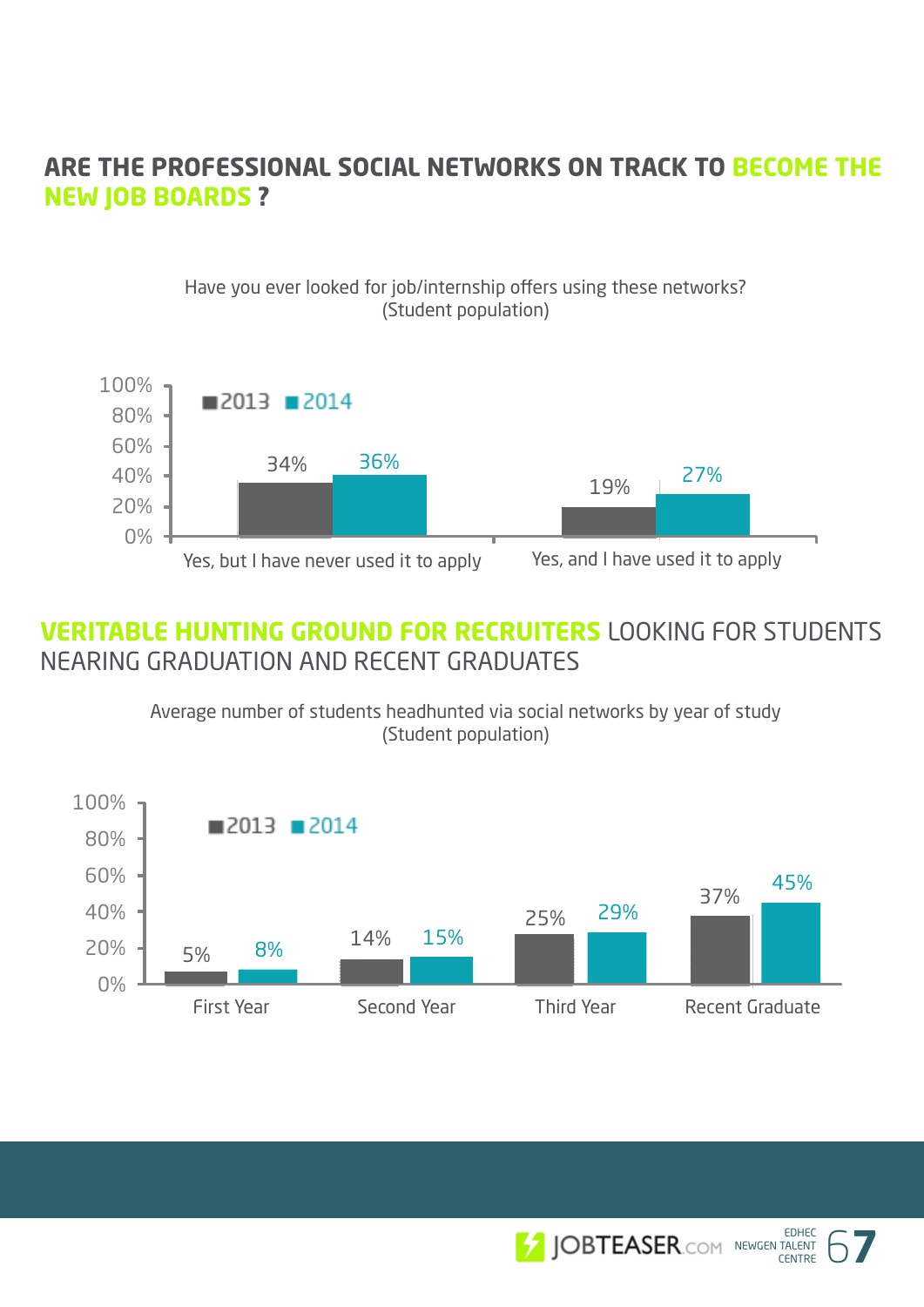## **MOBILE CHANNELS:** UPSURGE IN RECRUITMENT-RELATED USE

Students and recent graduates own multiple devices (96% own a laptop and 90% a smartphone) and turn to mobile channels to look for jobs and internships. However, they use these devices only for consulting job offers.

### **INCREASING CONSULTATION OF JOB OFFERS**, BUT FEW APPLICATIONS

The consultation of job offers via mobile channels has grown considerably over the last year. More than half of students and recent graduates have already hunted for their internship or job on their smartphone. Nevertheless, actual applications on these devices are still very infrequent, as this is seen as requiring too great an effort.

Have you ever looked for job/internship offers on





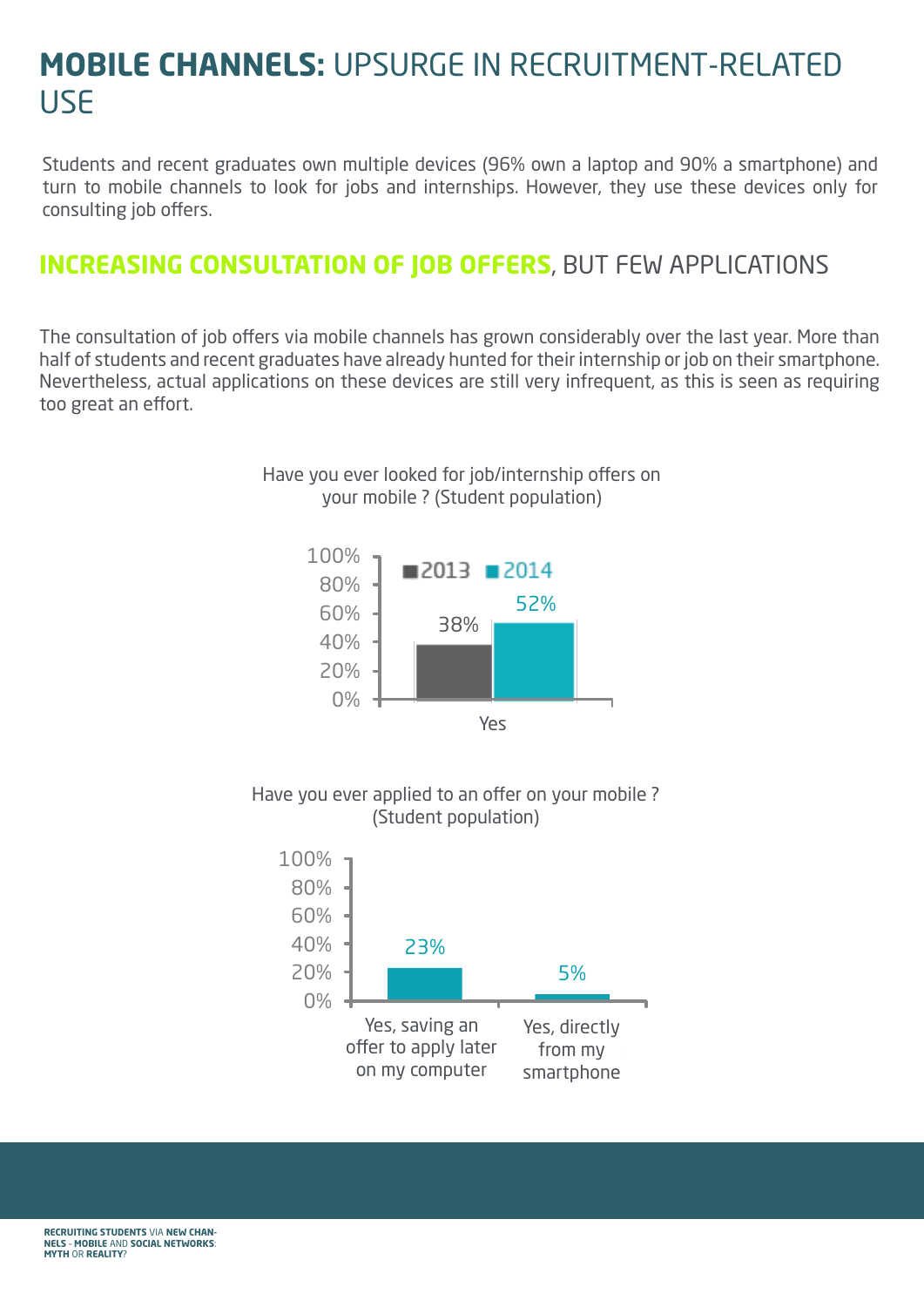### SMARTPHONE STILL USED AS **A SIMPLE WEB TERMINAL**

The number of job-search apps installed has increased slightly but remains low. Furthermore, despite companies wanting to have their own job-search app, employment websites apps (linked to the job boards) are leading the way. Students and recent graduates are not prepared to download apps from all the companies that interest them.



Furthermore, when students and recent graduates are asked about how they use their mobile to consult job offers, it becomes clear that they use it basically as a web terminal. This shows how important it is to optimise recruitment sites for mobile devices.



#### How have you looked at the offer on your mobile ? (Student population)

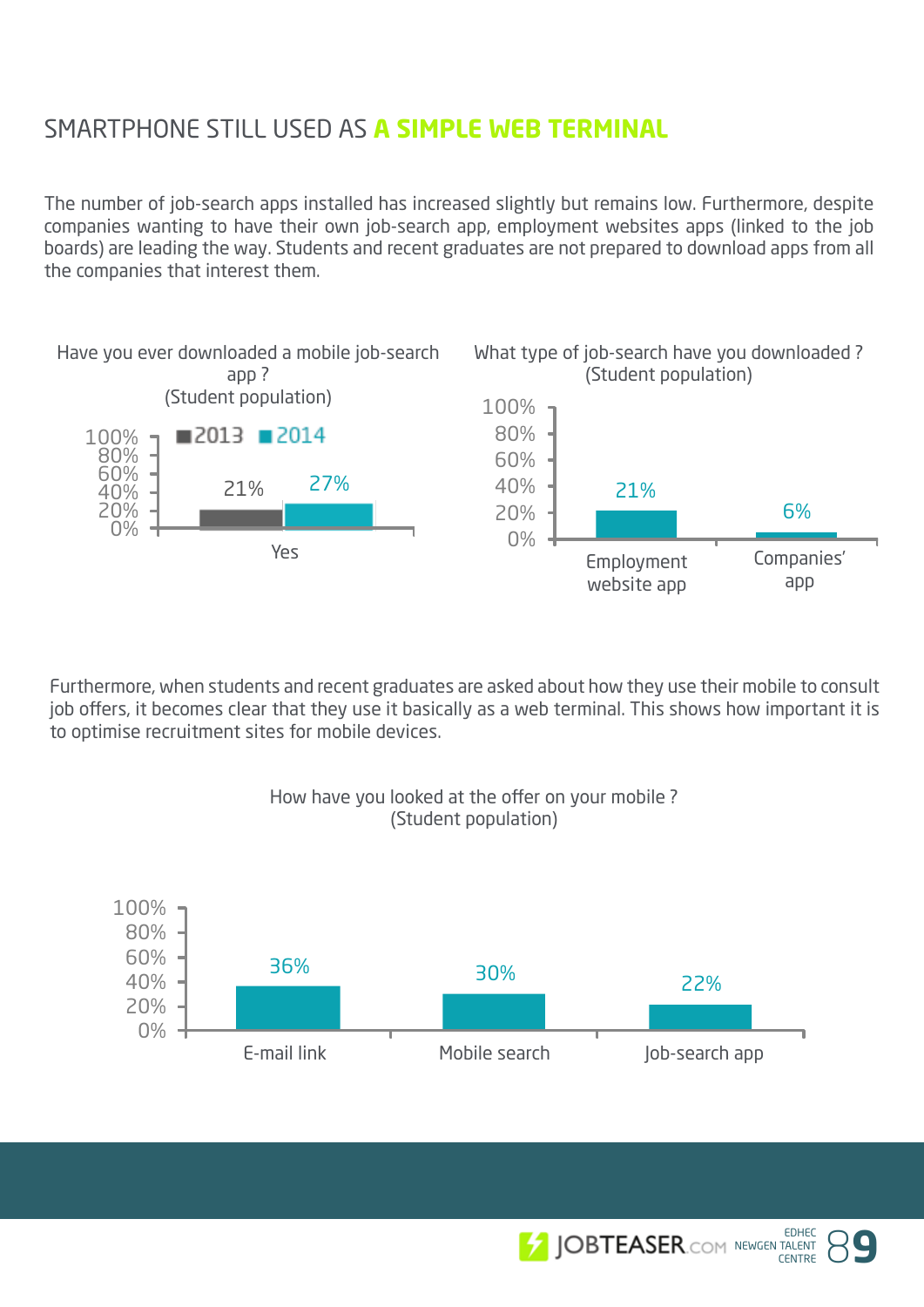# HOW **EFFICIENT** ARE THESE TOOLS?

These new channels have earned a place for themselves in the search for internships and jobs. But do they actually deliver?

In the case of internships, they clearly do not. Only 1% of those surveyed said that they had found an internship through these platforms directly, compared with 36% who had done so through their Grande École or university, 28% through traditional employment websites, 15% through company websites, and 15% through their personal network.



Where did you find your last internship ?

Job hunting shows very similar results

Where did you find your first job ?

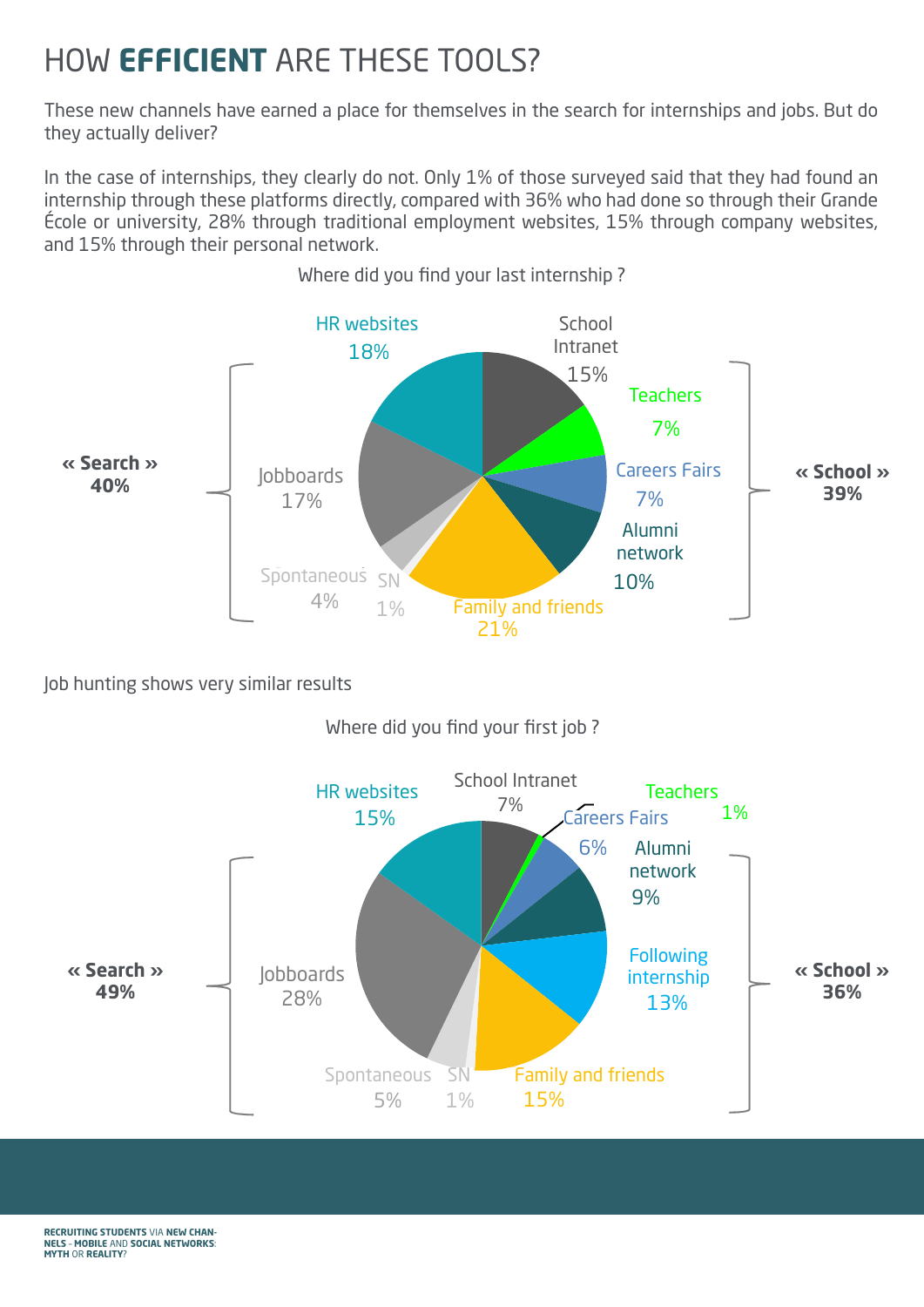

**CONCLUSION** 

### **RECRUITMENT 2.0 :**

GROWTH OF 'PROFESSIONAL' SOCIAL NETWORKS AND MOBILE DEVICES AMONGST THE TOOLS USED FOR RECRUITING STUDENTS AND RECENT GRADUATES

One year after the results of our first survey on this subject, the situation has become clearer. This generation of multi-connected, mobile students and recent graduates is using professional social networks as one of their main tools in the hunt for jobs and internships. They have left Facebook and Twitter and switched allegiance to LinkedIn and Viadeo.

Now the question remains as to how effective these channels really are in finding an internship or a job. It is puzzling that only 1% of those surveyed claim to have found an internship or job through these channels.

But how many applicants found out more about next edition of this study.

the company? How many contacted employees on these platforms during the recruitment process? Can we still think of these individual tools used by young people (job boards, company recruitment websites, university career centres, social networks, mobile apps and websites, etc.) as independent channels? Clearly we cannot.

The usage patterns of young people show how they are able to cross-reference information and boost their job applications by optimising their use of all these different channels.

Their behaviour is undergoing constant change: keep a date in your diary for May 2015 and the

EDHEC 1011 NEWGEN TALENT  $TALENT  
CENTRE 10$